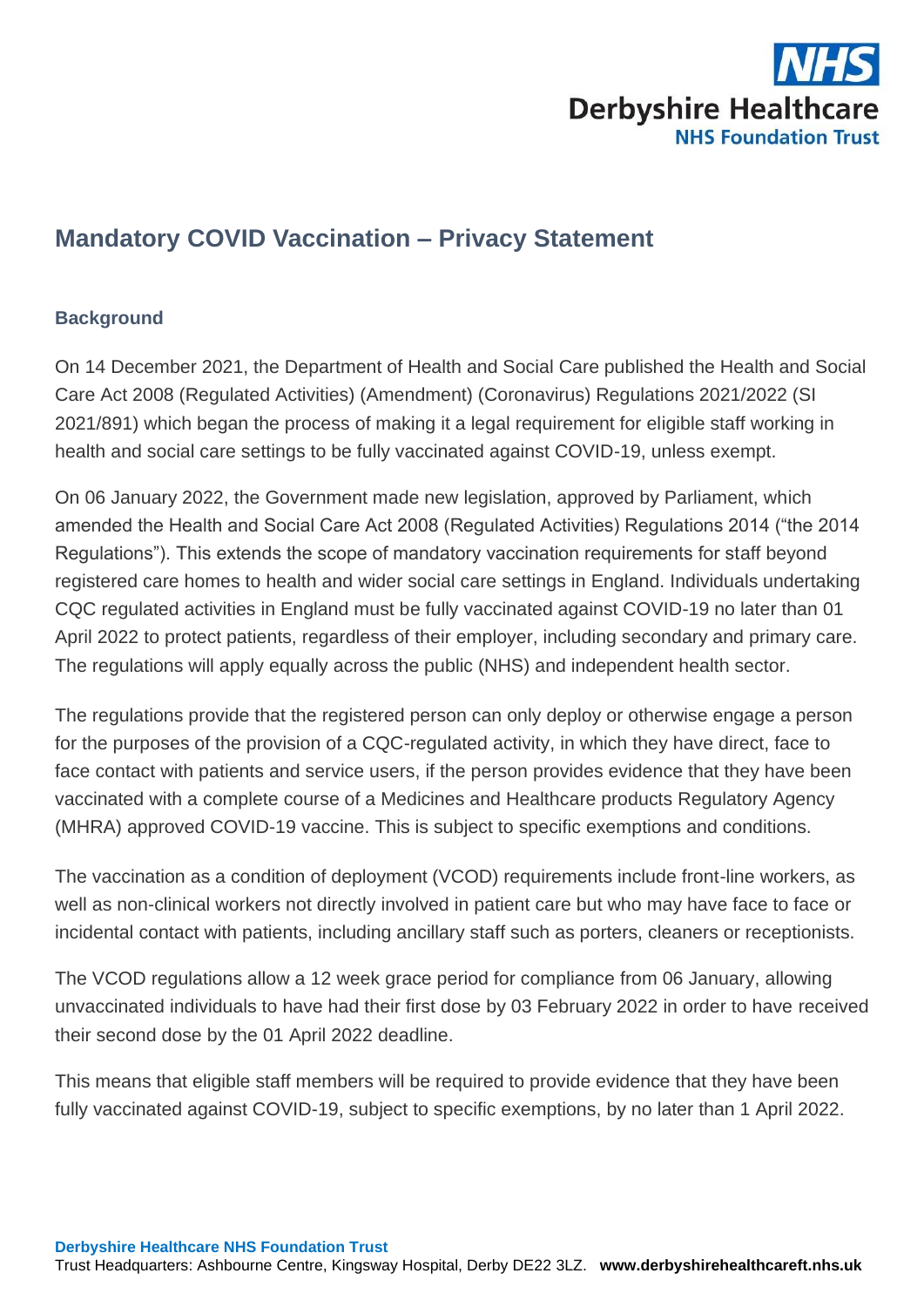



Eligible staff will include front-line workers, as well as non-clinical workers not directly involved in patient care but who nevertheless may have direct, face to-face contact with patients, such as receptionists, ward clerks, porters and cleaners.

These regulations will protect vulnerable people and individual workers in health and social care settings, including hospitals, GP practices, dentists, community services and where care is delivered in a person's home.

To monitor compliance with the regulations both now and as part of normal business, the Trust must collect information about vaccination status of eligible staff (including those that are being considered for employment) and/or any medical exemptions that might apply (see Appendix 1).

For further information related to mandatory vaccinations, frequently asked questions and guidance please visit our **Trust Corona Virus - [vaccination resource page](https://focus.derbyshirehealthcareft.nhs.uk/clinical/coronavirus-resource-page-staff/vaccination)**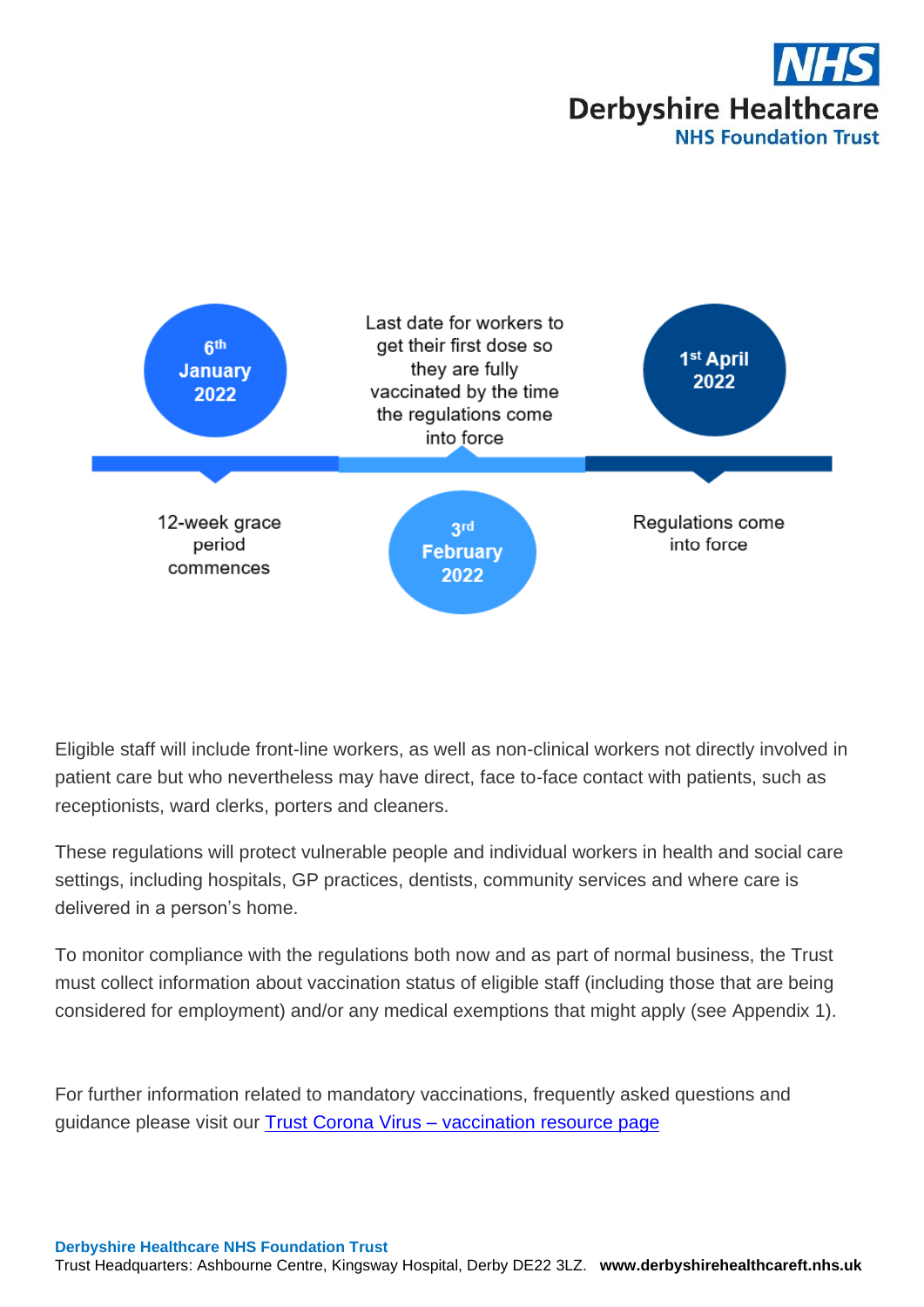

| 1) Controller<br>contact details                        | Derbyshire Healthcare NHS Foundation Trust (DHCFT) RXM<br>ICO registration: Z8416831                                                                                                                                                                                                                  |
|---------------------------------------------------------|-------------------------------------------------------------------------------------------------------------------------------------------------------------------------------------------------------------------------------------------------------------------------------------------------------|
| 2) Data Protection<br><b>Officer contact</b><br>details | Telephone: (01332) 623700 Email: dhcft.dpo@nhs.net<br>If you have a concern about this process and your data then please contact<br>our secure mailbox:                                                                                                                                               |
|                                                         | dhcft.datasecurityandprotection@nhs.net                                                                                                                                                                                                                                                               |
|                                                         | This includes concerns about confidentiality, the Data Protection Act and<br><b>GDPR (General Data Protection Regulation)</b>                                                                                                                                                                         |
| 3) What personal<br>data we collect                     | Your vaccination or exemption status, your existing staff record and your<br>NHS number.                                                                                                                                                                                                              |
|                                                         | This information will be provided directly by yourself or may be collected from<br>the National Immunisation management Systems (NIMS) for<br>verification/validation of vaccine status.                                                                                                              |
|                                                         | There are a number of ways in which vaccination status can be obtained:                                                                                                                                                                                                                               |
|                                                         | • Staff can be asked directly about their vaccination status.                                                                                                                                                                                                                                         |
|                                                         | • Organisations that have undertaken their own vaccination delivery<br>programme can look up which staff have received vaccinations.                                                                                                                                                                  |
|                                                         | • Central databases that record vaccination data from the national vaccination<br>programme can be used and integrated with staff records.                                                                                                                                                            |
|                                                         | In order to reduce burdens on Trust and staff, a small number of designated<br>members of staff (from People Services, Health Protection Unit and<br>IMT&Records) are given access to data about staff which has been recorded<br>on the NHS England National Immunisation System (NIMS) database and |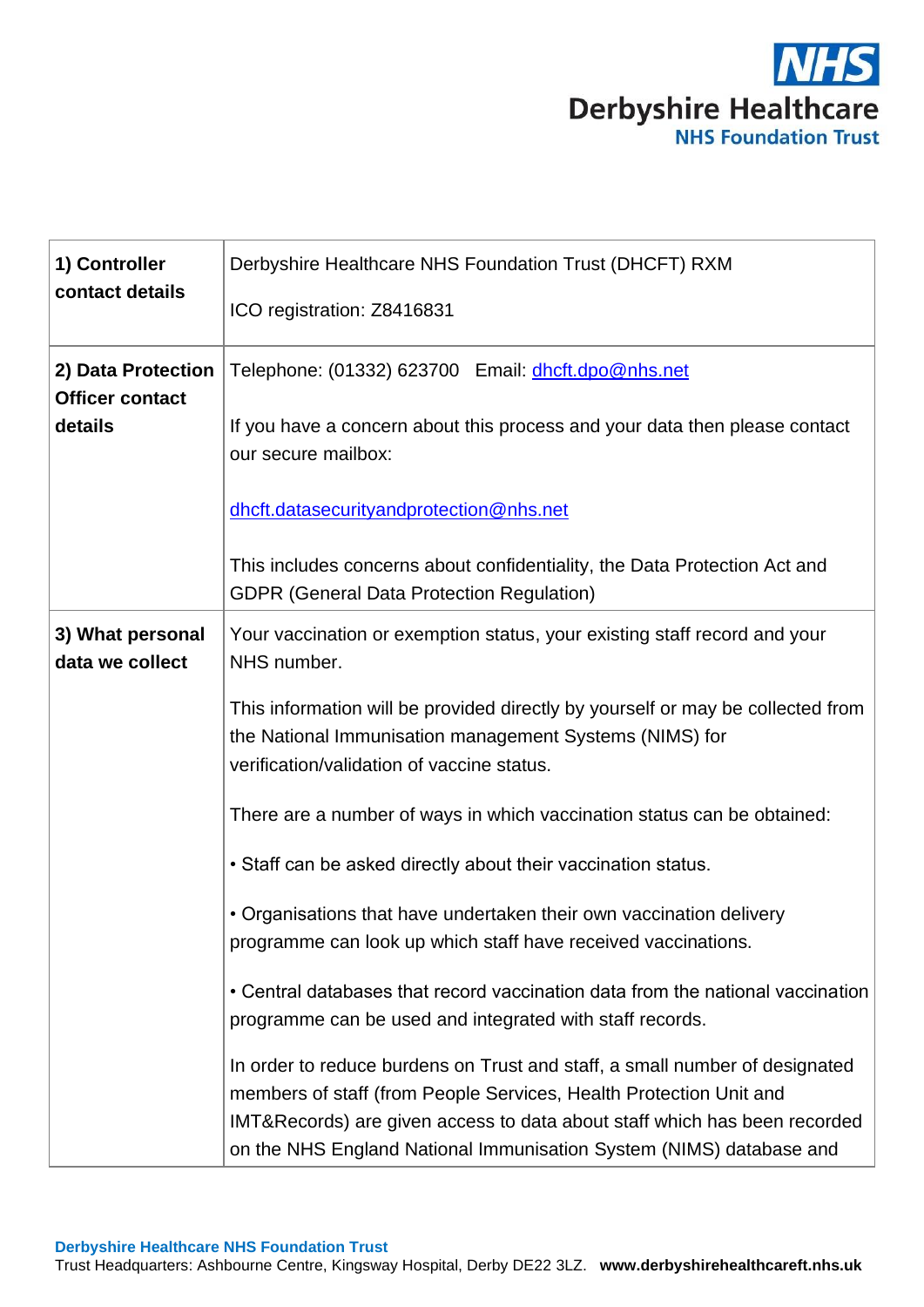

|                                   | linked to the NHS Electronic Staff Record (ESR) number. To be clear, the<br>only clinical information that will be made available to NHS organisations<br>from the national immunisation database is an individual's COVID-19<br>vaccination status. By getting this information from NHS England's<br>immunisation database individuals will not need to provide evidence of their<br>vaccination status, making it easier for both them and their managers.                                                                                                                                                                                                                                                                                                                                                                                            |
|-----------------------------------|----------------------------------------------------------------------------------------------------------------------------------------------------------------------------------------------------------------------------------------------------------------------------------------------------------------------------------------------------------------------------------------------------------------------------------------------------------------------------------------------------------------------------------------------------------------------------------------------------------------------------------------------------------------------------------------------------------------------------------------------------------------------------------------------------------------------------------------------------------|
| 4) Purpose of the<br>processing   | To comply with The Health and Social Care Act 2008 (Regulated Activities)<br>(Amendment) (Coronavirus) Regulations 2021 and to ensure patient-facing<br>workers are protected against COVID-19 and to reduce the spread of the<br>virus in the health and social care setting, which includes vulnerable<br>individuals at higher risk of COVID-19.                                                                                                                                                                                                                                                                                                                                                                                                                                                                                                      |
| 5) Lawful basis<br>for processing | In order that we can carry out processing of your personal data, we need a<br>lawful basis to do so. The lawful bases for processing, storing and sharing<br>this data under the UK General Data Protection Regulation (UK GDPR) are<br>listed below.<br>Personal data<br>We will process your personal data primarily under:<br>Article 6(1) (e) the processing is necessary for the performance<br>$\bullet$<br>of a task carried out in the public interest or in the exercise of<br>official authority vested in the controller.<br>Special category data<br>In addition to an article 6 lawful basis, we will process your special category<br>data primarily under:<br>Article 9 (2)(h) the processing is necessary for medical<br>$\bullet$<br>diagnosis, the provision of health treatment and management of<br>a health and social care system. |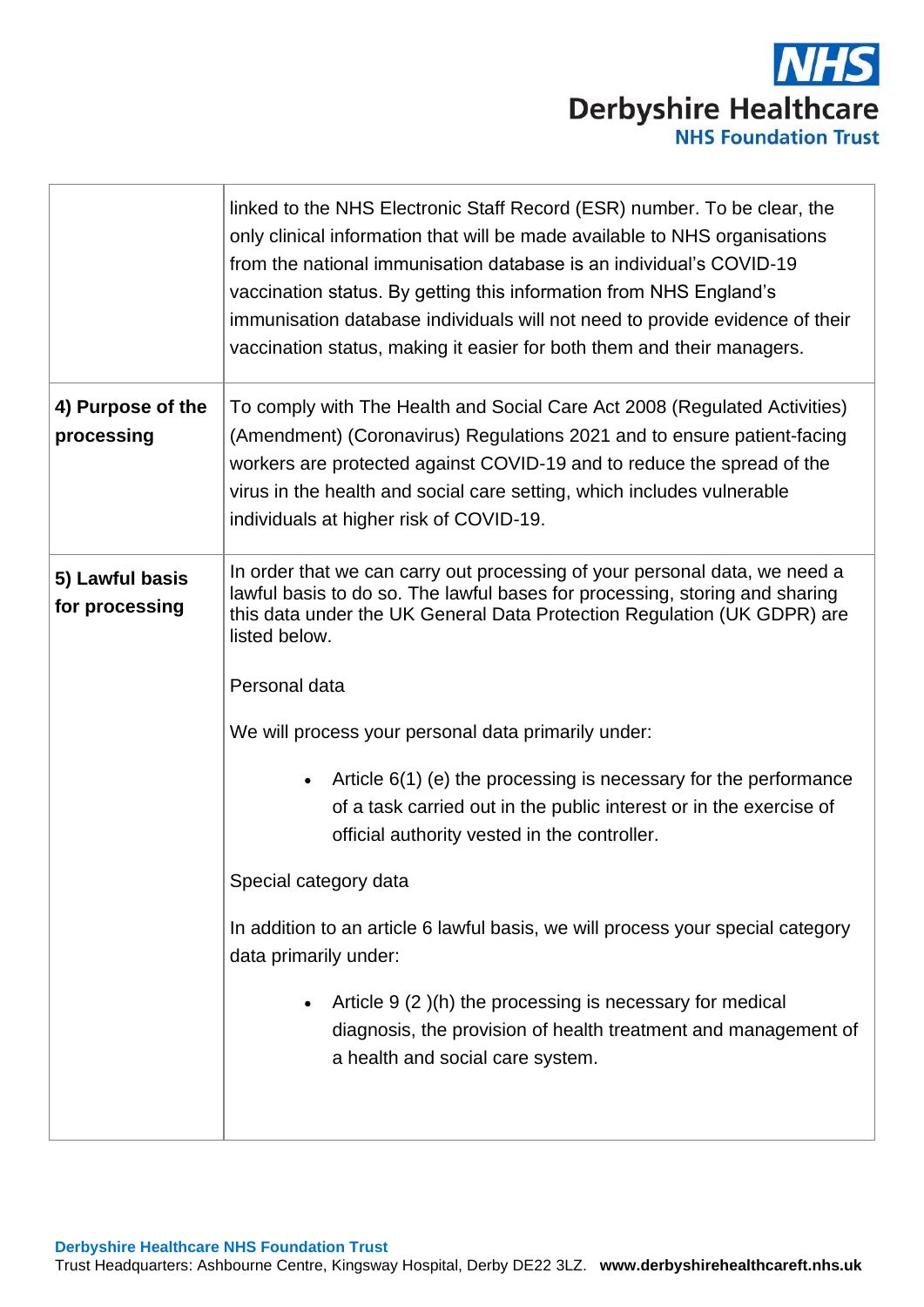

| <b>COPI Notice (Control of Patient Information)</b>                                                                                                                                                                                                                                                                                                                                                                                                                                    |
|----------------------------------------------------------------------------------------------------------------------------------------------------------------------------------------------------------------------------------------------------------------------------------------------------------------------------------------------------------------------------------------------------------------------------------------------------------------------------------------|
| Coronavirus (COVID-19): notice under regulation 3(4) of the Health Service<br>(Control of Patient Information) Regulations 2002 - general - GOV.UK<br>(www.gov.uk)                                                                                                                                                                                                                                                                                                                     |
| The Control of Patient Information (COPI) notices issued by the Secretary of<br>State for Health and Social Care under the Health Service (Control of Patient<br>Information) Regulations 2002, provides a legal basis for NHS England to<br>disclose this information to health and care organisations, and NHS<br>organisations are required under the COPI notice to process what would<br>otherwise be confidential patient information for 'COVID-19 purposes'. This<br>includes: |
| • "monitoring and managing the response to COVID-19 by health and social<br>care bodies and the government including providing [] information about<br>capacity, medicines, equipment, supplies, services and the workforce within<br>the health services and adult social care services                                                                                                                                                                                               |
| • delivering services to patients, clinicians, the health services and adult<br>social care services workforce and the public about and in connection with<br>COVID-19, including the provision of information, fit notes and the provision<br>of healthcare and adult social care services."                                                                                                                                                                                          |
| Further information is available on the legal framework which supports<br>access to the vaccination data: COPI notice - frequently asked questions.                                                                                                                                                                                                                                                                                                                                    |
| <b>COPI notice - frequently asked questions - NHSX</b>                                                                                                                                                                                                                                                                                                                                                                                                                                 |
| The COPI Notice therefore provides a legal basis for NHS organisations to<br>use what would otherwise be confidential patient information to support the<br>pandemic response. Organisations need to know the vaccination status of<br>individual members of staff who have direct face to face contact with patients<br>and service users in order to protect patients and the workforce. A record<br>should be kept of all data processed under the COPI notice.                     |
|                                                                                                                                                                                                                                                                                                                                                                                                                                                                                        |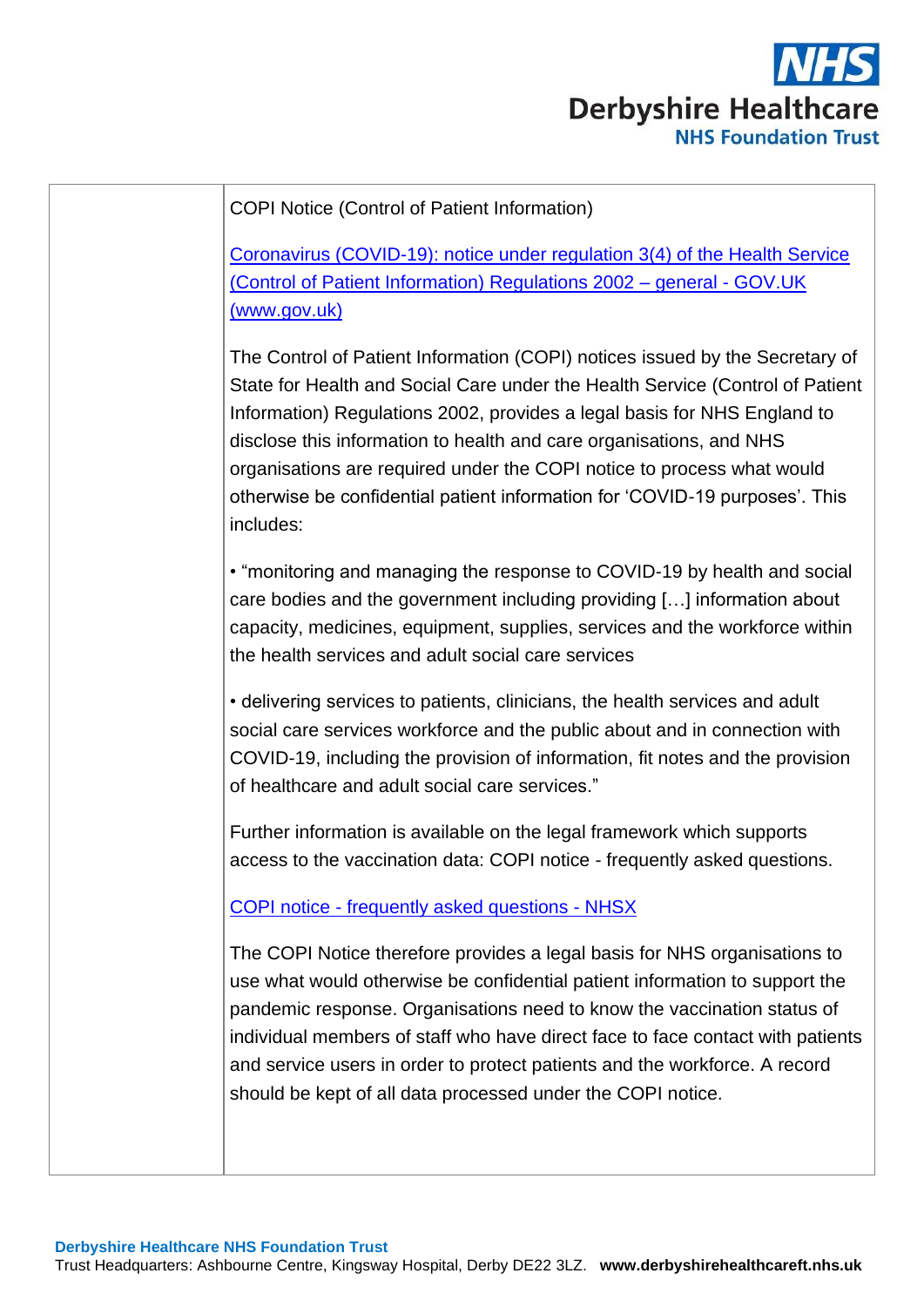

| 6) Recipient or<br>categories of<br>recipients of the<br>shared data | Your identifiable data will remain within our Trust. We only use your data to<br>reference against the NIMS data to confirm vaccination status.                                                                                                                          |
|----------------------------------------------------------------------|--------------------------------------------------------------------------------------------------------------------------------------------------------------------------------------------------------------------------------------------------------------------------|
| 7) Right to object                                                   | Where we are processing your data to comply with a legal obligation or<br>contract, you do not have a right to object under Article 21 of the UK GDPR.                                                                                                                   |
|                                                                      | However, you have the right to object to your personal data being processed<br>under our public task. You should be aware that the right to raise a concern<br>does not always mean we will stop processing your data. This will be<br>assessed on a case by case basis. |
|                                                                      | Please contact us if you wish to object to the processing of your data. You<br>will need to provide information on your specific circumstances which relate<br>to the reasons you are objecting.                                                                         |
| 8) Right to access                                                   | You have the right to access any identifiable data that is being shared. To do<br>this please submit a subject access request via the secure Mandatory<br>Vaccination team mailbox:                                                                                      |
|                                                                      | Email: dchst.mandatoryvaccine@nhs.net                                                                                                                                                                                                                                    |
| 9) Right of<br>rectification                                         | You have the right to request the correction of factual inaccuracies. To do this<br>please contact your line manager in the first instance.                                                                                                                              |
| 10) Retention<br>period                                              | Your information will be stored in line with the NHS records management<br>code of practice, 2021. For this purpose, this will be in line with the retention<br>periods of your employment with the Trust.                                                               |
|                                                                      | https://www.nhsx.nhs.uk/information-governance/guidance/records-<br>management-code/                                                                                                                                                                                     |
|                                                                      | In some circumstances, for example where we are legally required to, we<br>may keep your information for a longer period.                                                                                                                                                |
|                                                                      | Information that identifies you will be stored securely and processed in the                                                                                                                                                                                             |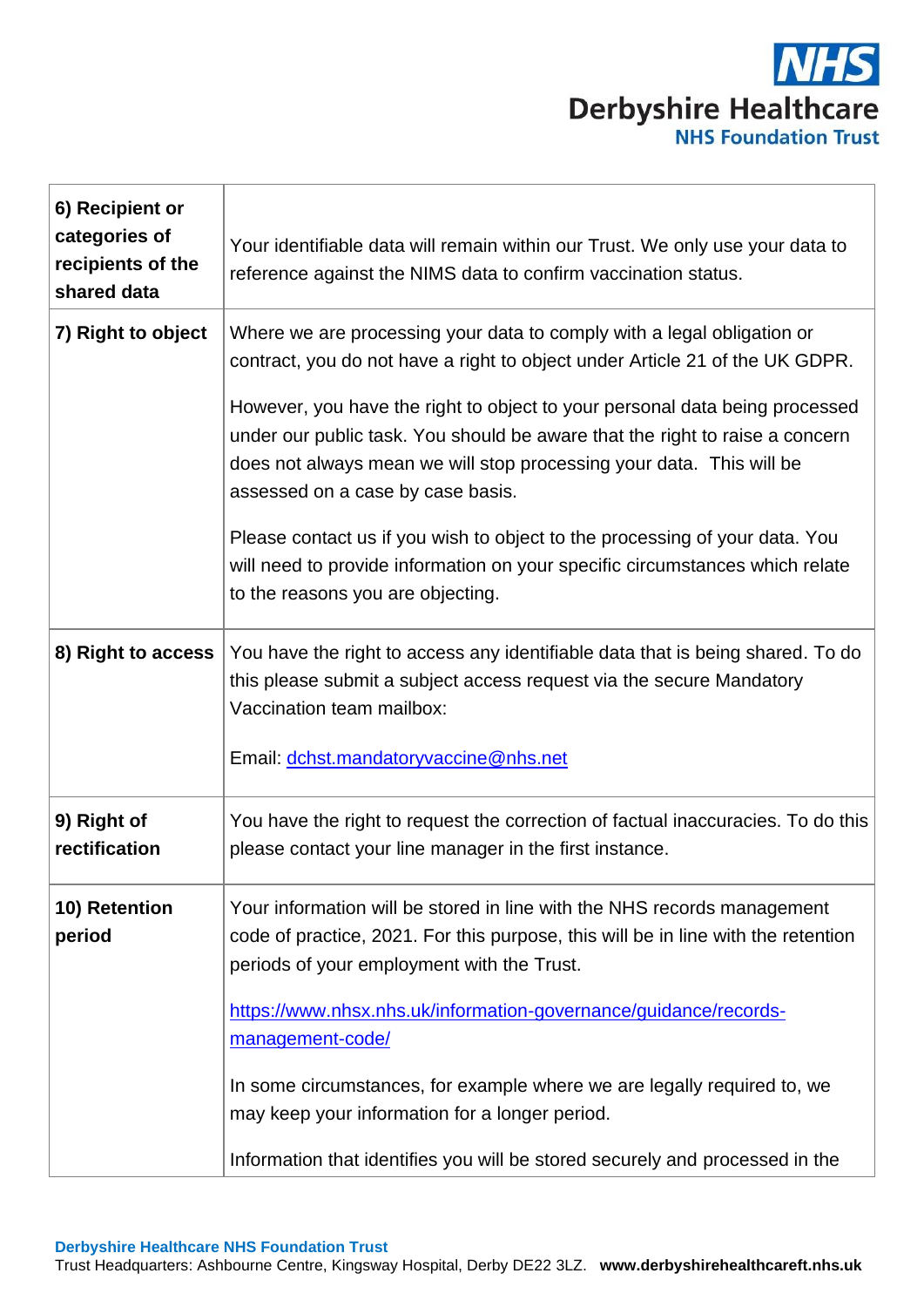

|                          | UK. We will ensure that there are appropriate data security and protection<br>measures in place.                                                                                                                                                                           |
|--------------------------|----------------------------------------------------------------------------------------------------------------------------------------------------------------------------------------------------------------------------------------------------------------------------|
| 11) Right to<br>complain | You have the right to complain if we are processing your personal data<br>incorrectly. Please contact your line manager in the first instance                                                                                                                              |
|                          | For any mandatory vaccination related queries please contact:                                                                                                                                                                                                              |
|                          | dchst.mandatoryvaccine@nhs.net                                                                                                                                                                                                                                             |
|                          | You have the right to escalate your complaint to the Information<br>Commissioner's Office (ICO) if you are concerned about the way we have<br>processed your personal information. Please visit the ICO's website for<br>further details or use the contact details below. |
|                          | <b>Information Commissioner's Office</b>                                                                                                                                                                                                                                   |
|                          | <b>Wycliffe House</b>                                                                                                                                                                                                                                                      |
|                          | Wilmslow                                                                                                                                                                                                                                                                   |
|                          | SK9 5AF                                                                                                                                                                                                                                                                    |
|                          | Email: www.ico.org.uk/global/contact-us/email                                                                                                                                                                                                                              |
|                          | Website: www.ico.org.uk/                                                                                                                                                                                                                                                   |
|                          | You can also call the helpline on 0303 123 1113 (local rate) or 01625 545<br>745 (national rate).                                                                                                                                                                          |

Please note that the COVID-19 vaccination effort is fast-moving, and this privacy notice is subject to change.